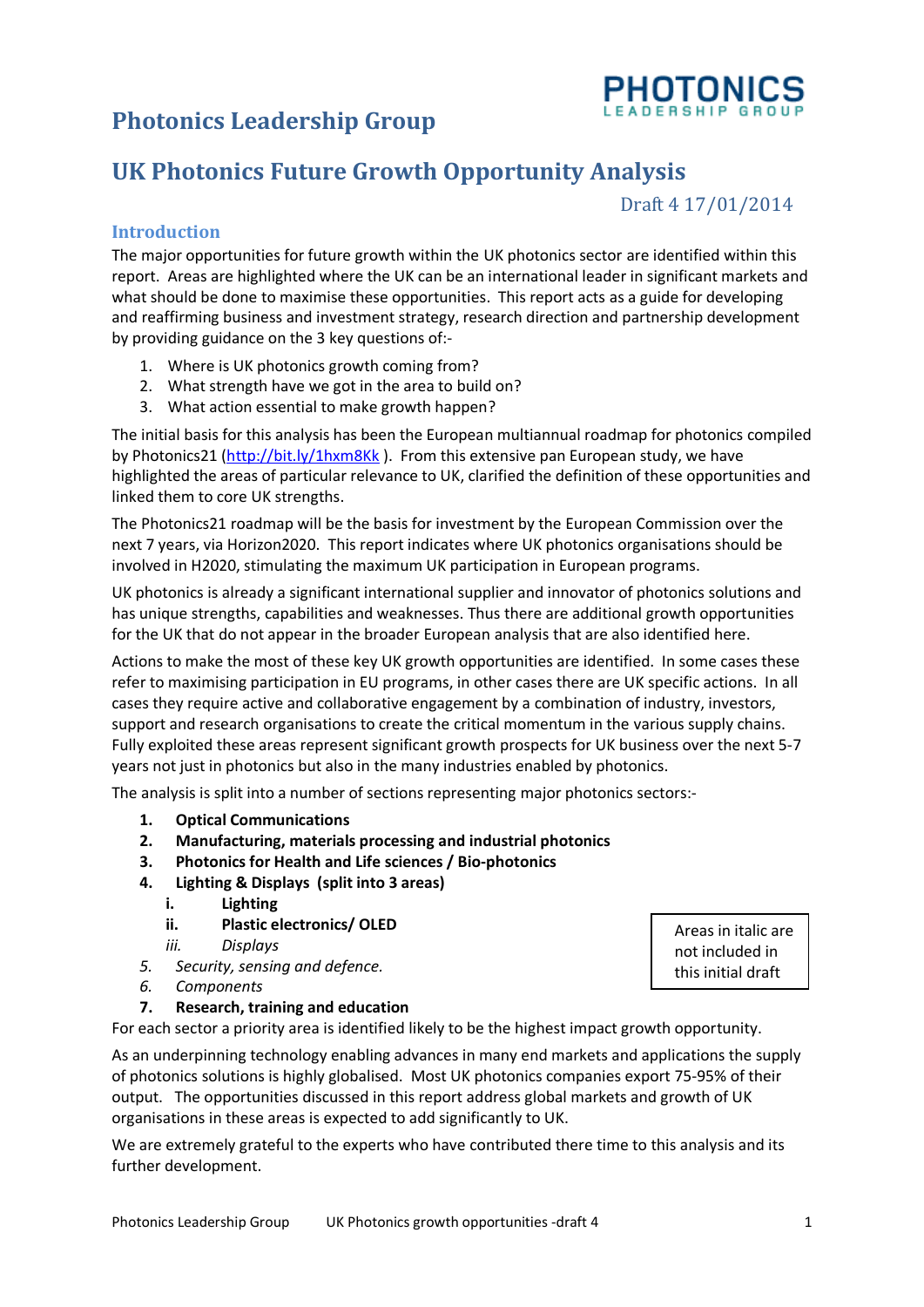#### 1-Information, Data and Optical Communications

|                  | <b>Future UK Opportunity</b><br><b>Supporting UK Core Strength/Justification</b>                                                                                                                                               |                                                                                                                                                                                                                                                                                                                                                                                 | <b>Action(s) Required</b>                                                                                                                                                                                                                                                                                     |
|------------------|--------------------------------------------------------------------------------------------------------------------------------------------------------------------------------------------------------------------------------|---------------------------------------------------------------------------------------------------------------------------------------------------------------------------------------------------------------------------------------------------------------------------------------------------------------------------------------------------------------------------------|---------------------------------------------------------------------------------------------------------------------------------------------------------------------------------------------------------------------------------------------------------------------------------------------------------------|
|                  | <b>Next Generation Broadband giving Gigabit</b><br>connectivity will require fibre to within 100m of<br>the end user.                                                                                                          | Smaller cell sizes for 4G and 5G will require closer<br>integration of fibre and wireless infrastructure<br>UK has well established mobile networks                                                                                                                                                                                                                             | Skills training in installation and maintenance of optical<br>networks. Involvement in future standards generation<br>and European collaborations on 5G.                                                                                                                                                      |
| <b>Broadband</b> | Increasing merging of wireless and wired<br>broadband provision based on 4G development<br>and Future 5G<br><b>Development of Radio on fibre</b>                                                                               | development centres<br>UK universities and specialist companies have world<br>class skills in radio over fibre vital for future 4G and<br>5G for base station front-haul and back-haul                                                                                                                                                                                          | Support research programmes that investigate the<br>cross-over of radio and fibre technologies<br>Increase links to those developing models of future<br>cities.                                                                                                                                              |
| Data             | Growth in Data Centres, Cloud storage,<br>electronic trading and Financial services.<br>Growth in Big data and data based services.                                                                                            | UK major centre for high speed financial services<br>Many UK businesses are increasingly dependent on<br>the large data centres and looking to leverage big<br>data.<br>This will require Terabit interconnectivity supported<br>by high performance optical networking.<br>Key suppliers of cloud storage equipment have<br>substantial manufacturing and design centres in UK | UK led collaborative research programmes involving<br>operators, service and technology providers to develop<br>higher capacity and energy efficient optical<br>interconnect architectures.<br>Development of next generation of core network<br>technology capable of supporting growth in Cloud<br>services |
|                  | Quantum information. Major UK opportunity at<br>all points in supply chain from hardware to<br>system design and implementation                                                                                                | Significant integrated photonics design and<br>fabrication capability in academia and industry.<br>Substantial research base in quantum technology.                                                                                                                                                                                                                             | Coordinate quantum technology investment to ensure<br>full system value can be captured in UK.                                                                                                                                                                                                                |
|                  | Optoelectronics component manufacture<br><b>Next generation integration will combine</b><br>optics and electronics into single chip based<br>solutions for data centres, fibre to home,<br>quantum computing and communication | Multiple world leading industrial and academic<br>design centres in integrated photonics<br>Significant wafer and chip level fabrication capacity<br>especially in III-V semiconductors.<br>Established export channels to network equipment<br>suppliers globally                                                                                                              | Support for collaborative R&D in photonic integration<br>(PICs) e.g. Integrated Silicon and/or III-V photonics.<br>Development of foundry services to maximise use of<br>fabrication assets<br>Support commercial automated/high value packaging<br>approaches compatible with UK manufacturing               |
| Components       | High reliability components & sytems for<br>Satellite Aerospace and Undersea<br>communications                                                                                                                                 | UK has world leading capability in manufacture of<br>high reliability components, including undersea<br>optical fibre communications, space and aerospace<br>(civil & defence) communications.                                                                                                                                                                                  | Build capability to mission qualify components and<br>systems (especially for aerospace & space)<br>Increase academic research into high reliability<br>devices.                                                                                                                                              |
|                  | Growth in use of valued added /Enabling<br>Materials e.g. compound Semiconductors,<br>Metamaterials                                                                                                                            | Major manufacturer and exporter of epitaxial wafers<br>for global optoelectronic/ communications industry<br>World leading research in metamaterials at multiple<br>UK universities.                                                                                                                                                                                            | Promote routes for the exploitation and<br>commercialisation of novel materials<br>(e.g.metamaterials) that capture value in UK whilst<br>fitting with complex global supply chains                                                                                                                           |

Priority areas offering highest opportunity for growth and impact in red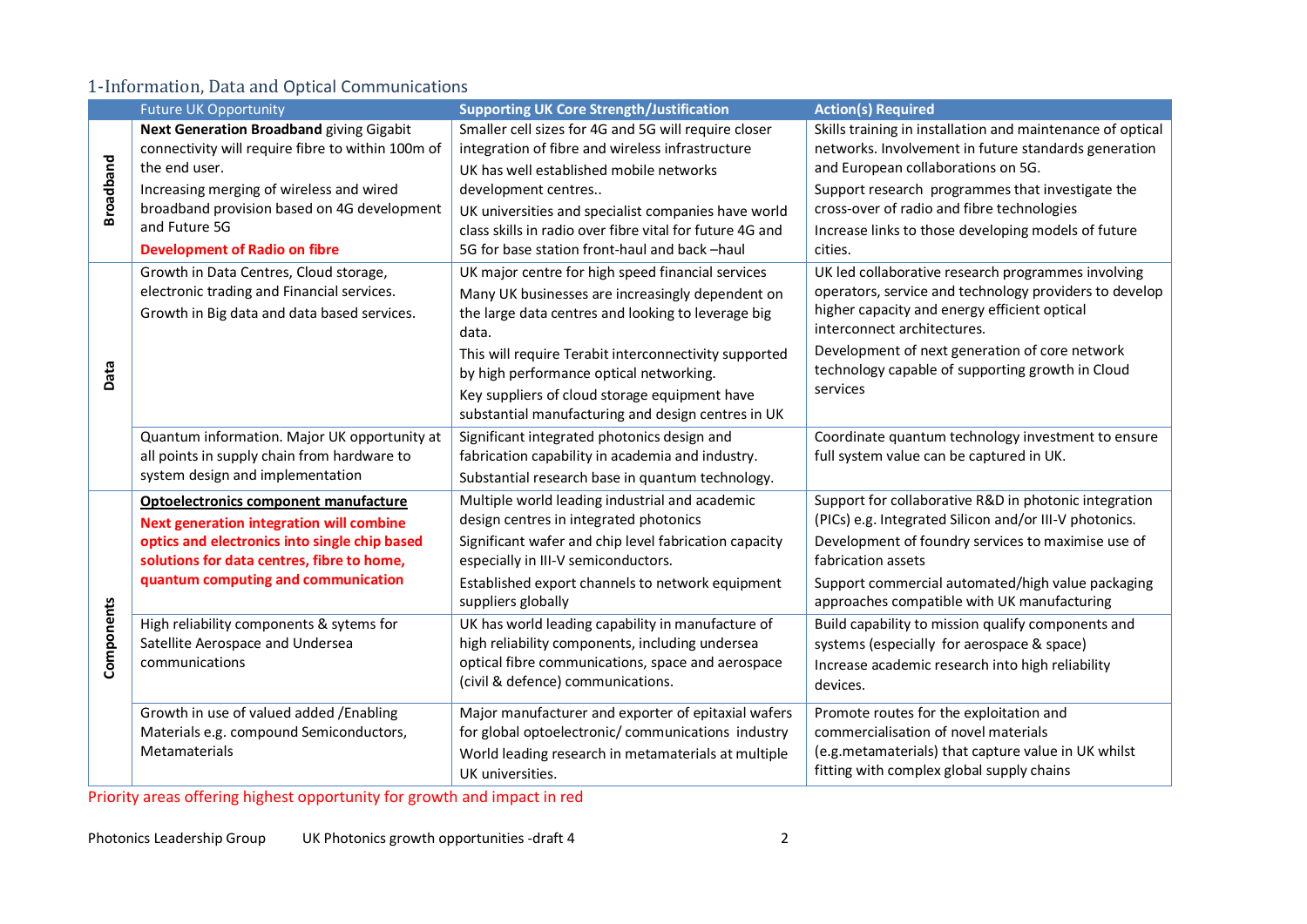### 2- Industrial manufacturing with lasers

|                          | Focus of future UK growth                              | Supporting UK core strength                                                                  | Action (s) required                                              |
|--------------------------|--------------------------------------------------------|----------------------------------------------------------------------------------------------|------------------------------------------------------------------|
| Adoption                 | Increased Use of laser based processing by UK          | Catapult centre in High Value Manufacturing                                                  | Raise awareness of laser process with UK manufacturing           |
|                          | industry                                               | and EPSRC Centre for Innovative Manufacturing                                                | community via Manufacturing advisory services (MAS) etc          |
|                          | Forecasts for significant increase in utilisation of   | in Laser-based Production Processes                                                          | New method for funding the adoption of laser processes that      |
|                          | laser processes in manufacturing (e.g.                 | Well established national trade association                                                  | substantially increase efficiency of established manufacturers   |
|                          | automotive 5-30%)                                      | (AILU) for industrial laser users/developers                                                 | (loan guarantee?)                                                |
|                          |                                                        | Vibrant engineering subcontract sector, in laser                                             |                                                                  |
|                          |                                                        | cutting but also welding, marking etc                                                        |                                                                  |
|                          | Laser based additive manufacturing                     | UK suppliers of laser based additive processing                                              | Support for additive processing developers to develop systems    |
|                          |                                                        | equipment. Early adoption by UK aerospace,                                                   | jointly with UK lasers manufacturer.                             |
|                          |                                                        | Funding for additive processing for aerospace                                                |                                                                  |
|                          |                                                        | at High Value Manufacturing catapult.                                                        |                                                                  |
|                          | <b>Short pulse materials processing</b>                | Long established knowledge base in short pulse                                               | Increased support for developing and characterising industrial   |
| Manufacturing efficiency |                                                        | laser material interactions                                                                  | processes using short pulses e.g. surface modification           |
|                          | Surface processing /modification                       | Extensive metrology expertise                                                                | Integrated systems development                                   |
|                          | Laser processing of carbon fibre composites            | Vital for next generation of automotive and                                                  | Identify key processing challenge with user groups.              |
|                          |                                                        | aerospace manufacturing                                                                      |                                                                  |
|                          | Ultra-short pulsed, high power high repetition         | Large number of UK laser manufactures with                                                   | Long term backing for Centres developing industrial lasers and   |
|                          | rate lasers                                            | strong export                                                                                | laser industrial processes.                                      |
|                          | Efficient, industrial MIR laser systems (up to 1       | Significant UK capacity in laser components                                                  | Research into ps/fs >1kW laser                                   |
|                          | kW) e.g fibre lasers                                   | from coatings to specialist optical fibre to                                                 | Support for new approaches to ultra high power industrial lasers |
|                          | Flexible lasers (e.g multi-colour, pulse / colour      | modulators                                                                                   | Develop new volume processes for manufacturing laser systems     |
|                          | tuneable)                                              | Strong laser research in multiple institutions                                               | themselves (laser industrial working group?)                     |
| and laser components     | Coatings and components for high power / high          | Globally leading suppliers of laser components                                               | Research into alternative approaches for beam combination and    |
| Lasers                   | intensity laser beam                                   | Multiple specialist optical coating suppliers                                                | steering.                                                        |
|                          | Fibre delivery for high power and/or ultra-short       | Specialist optical fibre fabrication capability in                                           |                                                                  |
|                          | pulses                                                 | research and industry                                                                        |                                                                  |
|                          | Laser arrays, multiple fibre arrays                    |                                                                                              |                                                                  |
|                          | Precision measurement to increase manuf.<br>efficiency | Strong UK machine vision capability integrating<br>imaging chips into control and monitoring |                                                                  |
| control                  |                                                        | systems                                                                                      |                                                                  |
|                          | Multimodal sensors combining sensing                   |                                                                                              |                                                                  |
|                          | techniques & multi/hyperspectral imaging.              | Photonics hardware development combines<br>well with UK strength in embedded systems         |                                                                  |
| Quality                  | & automation<br>Combination of laser technology with   | and automated image processing                                                               |                                                                  |
|                          | online non-destructive testing                         |                                                                                              |                                                                  |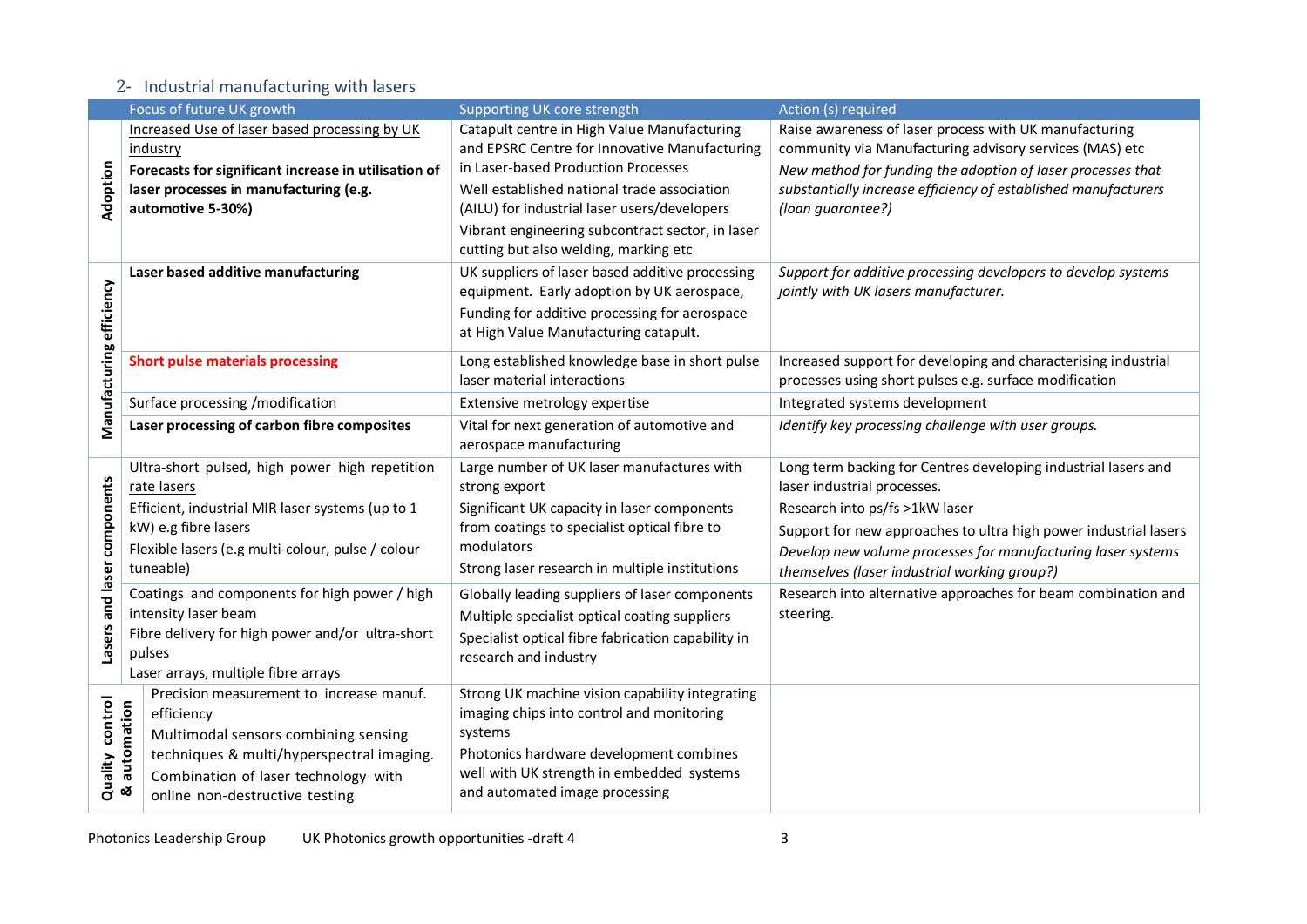#### 3-Photonics for Health and Life sciences

|              | Focus of future UK growth                                                                                                                                                                                                                                                                                 | Supporting UK core strength                                                                                                                                                                                              | Action (s) required                                                                                                                                                                  |
|--------------|-----------------------------------------------------------------------------------------------------------------------------------------------------------------------------------------------------------------------------------------------------------------------------------------------------------|--------------------------------------------------------------------------------------------------------------------------------------------------------------------------------------------------------------------------|--------------------------------------------------------------------------------------------------------------------------------------------------------------------------------------|
| Health       | User friendly mobile point-of-care equipment<br>using light to detect and/or monitor disease /<br>patient condition with, high sensitivity, accuracy,<br>reliability and speed                                                                                                                            | Depth of expertise in techniques<br>Major academic and industrial strength in Raman<br>and other spectroscopic techniques applied to<br>diagnostics                                                                      | Involvement of NHS, bringing clinical, life science<br>and/or medical physics and photonics communities<br>together<br>Lab on a chip not chip in a lab.                              |
|              | Improved, safer and personalised treatment<br>(therapy and monitoring) and highly targeted<br><b>therapies</b> e.g target photo dynamic therapy<br>Non-invasive people centric solutions                                                                                                                  | Strength of medical device design industry with<br>numerous hand held point of care device designs                                                                                                                       | Improved links to chemical sensing<br>Better integration of the development of life science<br>solutions with high value manufacturing (see HVM in<br>healthcare roadmap, HealthKTN) |
|              | Development of multiband photonic imaging<br>methods to 4analyse age and life-style related<br>diseases <sup>1</sup> allowing clinician/patient to make<br>informed decisions. Must be either label-free or<br>based on already safety- approved labels                                                   | Biological imaging research<br>Major academic and industrial strength in optical<br>coherence tomography and biological imaging<br>research                                                                              | Improved connectivity to design consultancies<br>developing instruments for healthcare.                                                                                              |
|              | Next generation of Biophotonic tools to<br>understand the origin of diseases.<br>Solution to efficiently developing and supplying                                                                                                                                                                         | Extensive track record with extensive exports in<br>supplying bioinstrumentation<br>Very strong pharmaceutical and biotechnology                                                                                         | Greater collaboration with big pharma research,<br>therapy and manufacture, to match photonics<br>capability with need e.g.                                                          |
| Life Science | photonics technology to the large number of subtly<br>different (niche) life science applications, e.g. one<br>light source for multiple instruments<br>Photonics tools for online process control of drug<br>manufacture<br>Photonics instruments for quality control and<br>counterfeit drug protection | presence in the UK<br>UK research groups have pioneering numerous<br>photonics techniques extend understanding of<br>biological systems. <sup>2</sup><br>Extensive supply of lasers into life science<br>instrumentation | New process analytical techniques for<br>improving drug manufacture<br>New techniques for rapid screening drug<br>candidates                                                         |
| Food         | lower-cost and faster methods to control water and<br>food safety/ quality. E.g spectroscopic techniques.                                                                                                                                                                                                 | Experience in hand held filed device<br>development                                                                                                                                                                      | Involvement of medical device manufacturers,<br>pharmaceutical industry can clinicians                                                                                               |

 $\overline{a}$ 

<sup>&</sup>lt;sup>1</sup> Age and life-style diseases refer to conditions that increase in prevalence with age or life style choices, e.g, diabetes, many cancers, coronary conditions, eye disease etc. <sup>2</sup> Examples include Fluorescence Lifetime Imaging Microscopy(FLIM), confocal and multi-photon microscopy, Fluorescence Resonance Energy Transfer (FRET) and Stimulated Emission Depletion (STED) techniques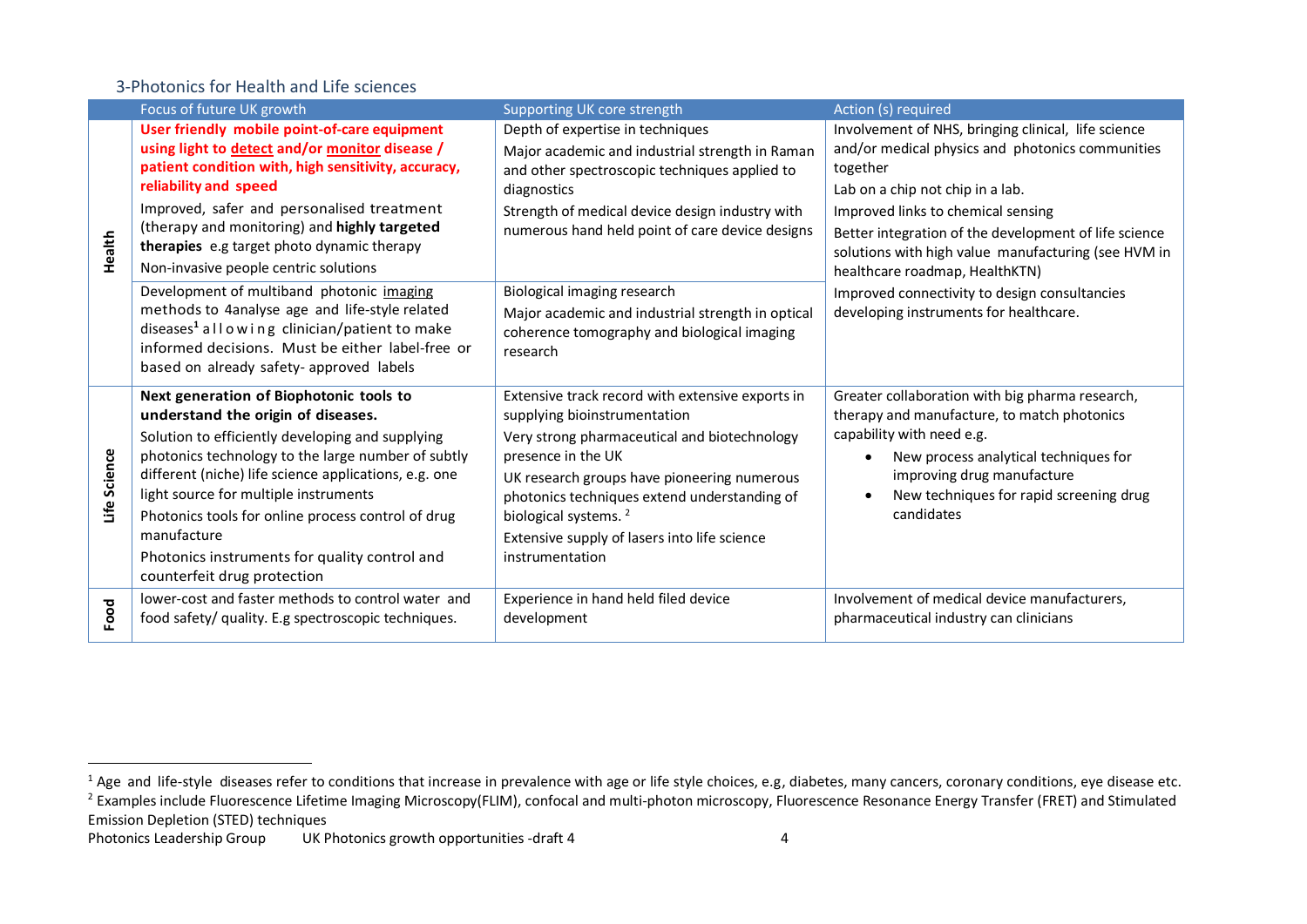## 4- Lighting including solid state LED lighting (also see analysis from PELG)

|                     |                | <b>Future UK opportunity</b>                                                                                                                                                                                                                                                                                                              | Supporting UK core strength / justification                                                                                                                                                                                                                                            | Action (s) required                                                                                                                                                                                                                                                                                                                                                                                     |
|---------------------|----------------|-------------------------------------------------------------------------------------------------------------------------------------------------------------------------------------------------------------------------------------------------------------------------------------------------------------------------------------------|----------------------------------------------------------------------------------------------------------------------------------------------------------------------------------------------------------------------------------------------------------------------------------------|---------------------------------------------------------------------------------------------------------------------------------------------------------------------------------------------------------------------------------------------------------------------------------------------------------------------------------------------------------------------------------------------------------|
| and OLED's<br>G     | structures     | III-V nitride materials and devices:<br>Lower cost manufacturing processes and<br>materials - substrates, epitaxy, devices<br>Improved high power, high efficiency LED device                                                                                                                                                             | UK has a substantial cluster of academic institutes<br>and companies specialising in III-N materials,<br>fabrication, design & characterisation, including<br>volume manufacturers.<br>Growing market for quality GaN devices in high<br>frequency power electronics and laser diodes. | Access to affordable finance required, to grow capital-intensive<br>volume manufacture opportunity.<br>Leverage strong UK defence industry applications for low defect,<br>high-power devices.<br>Increase awareness of LED properties, strengths and limitations<br>within UK lighting industry.                                                                                                       |
|                     |                | Test and Measure Instrumentation for:<br>LED wafer and device manufacture<br>luminaires and lighting systems<br>Certification and standards enforcement                                                                                                                                                                                   | Existing UK base of instrumentation manufacturers<br>and test and measurement services companies.<br>Emerging standardisation for solid state lighting.                                                                                                                                | Representation on relevant standards bodies.<br>Support for development of novel test and measurement<br>equipment and services.<br>Improved standards enforcement                                                                                                                                                                                                                                      |
|                     |                | Enhanced Organic light-emitting materials with<br>better efficiency, colour, stability,<br>reproducibility,<br>Materials and manufacturing processes that<br>enable area OLEDs to be price-competitively                                                                                                                                  | UK and EU has invested substantially in OLED<br>materials and manufacture processes.<br>Globally recognised strength in architectural<br>creativity utilising novel technologies.                                                                                                      | Identify and support leading core research particularly in<br>materials chemistry and hybrid systems.<br>Close monitoring of potential OLED lighting market<br>Support from UKTI, BIS, SDI, etc to promote UK IP to overseas<br>stakeholders in existing markets.                                                                                                                                       |
| Light fixtures      | luminaires     | Innovative designs of LED luminaires based on<br>replaceable fixtures - not 'replacement bulb'<br>Thermal management of packaged LEDs in<br>Materials for effective and efficient light<br>extraction and control from luminaires                                                                                                         | UK lighting industry includes several large, multi-<br>national companies and 1000 SMEs.<br>UK has a global reputation for lighting design which<br>should be leveraged by luminaire and lighting<br>systems manufacturers.                                                            | Grow market by raising awareness of the benefits of SSL.<br>Support and facilitate cross-supply chain engagement.<br>Support education and training in engineering and<br>manufacturing skills<br>Seed fund technical problem solving activities in SME sector.<br>Encourage collaboration with academic research institutes.                                                                           |
| Systems and control |                | Intelligent control of lighting systems including<br>self-learning and integration with other building<br>control systems<br>Integration with PV and other renewable energy<br>sources & DC networks<br>Integration with other city networks and systems<br>Human Centric Lighting: health benefits of<br>controlling the lit environment | Strong UK base of companies and research in<br>photonic sensors electronic drivers and<br>UK has a global reputation in structural<br>engineering, architecture and commercial building<br>design and construction.                                                                    | Higher up-front costs will require access to investment capital.<br>closer involvement of several industries across the value chain,<br>e.g. architecture, construction, building management, power<br>generation.<br>Leverage state-owned infrastructure (government buildings,<br>NHS, schools, etc), validation and drive market uptake.<br>Increase understanding of human response to LED lighting |
| Visible             | comms<br>light | Fast-switching LEDs, sensors,<br>components, systems and systems<br>integration                                                                                                                                                                                                                                                           | UK photonics research in VLC (Li-Fi) components<br>and systems is currently world-leading.<br>SME spin-outs commercialising into early adopters.                                                                                                                                       | Develop roadmap for this emerging market and identify priority<br>applications and stakeholders<br>Support from UKTI, BIS, SDI, etc to engage global stakeholders                                                                                                                                                                                                                                       |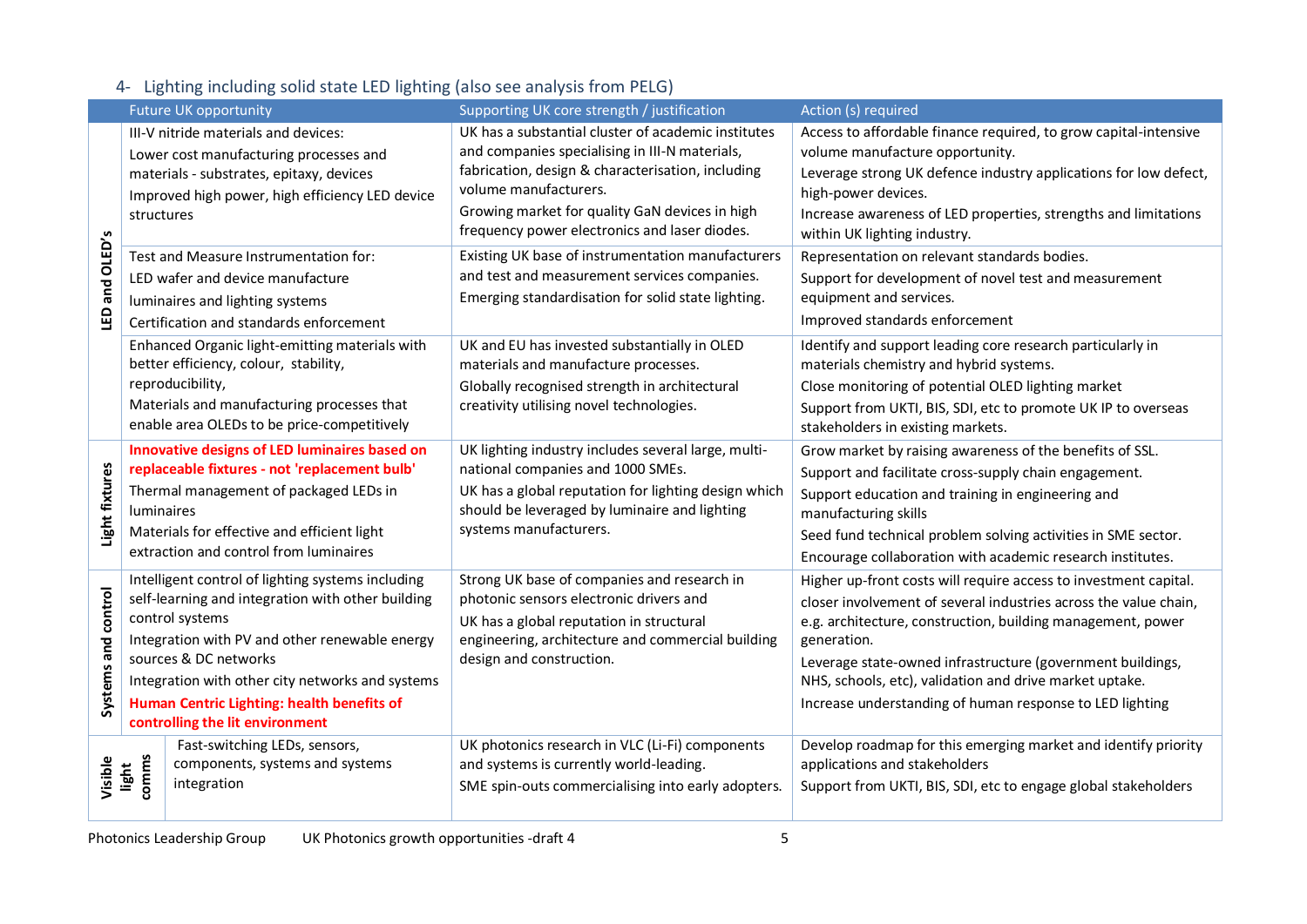#### 7- Research and Education

|                                     | Focus of future UK growth                                                                                                                                                                                                                                                                                                                                                                                                                     | Supporting UK core strength                                                                                                                                                                                                                                                                                                                       | Action (s) required                                                                                                                                                                                                                                                                                                                                                                                                                                                                                                                                                                                                                                                                                                                                                                                                                                                                                                                                                                                                                                                                                       |
|-------------------------------------|-----------------------------------------------------------------------------------------------------------------------------------------------------------------------------------------------------------------------------------------------------------------------------------------------------------------------------------------------------------------------------------------------------------------------------------------------|---------------------------------------------------------------------------------------------------------------------------------------------------------------------------------------------------------------------------------------------------------------------------------------------------------------------------------------------------|-----------------------------------------------------------------------------------------------------------------------------------------------------------------------------------------------------------------------------------------------------------------------------------------------------------------------------------------------------------------------------------------------------------------------------------------------------------------------------------------------------------------------------------------------------------------------------------------------------------------------------------------------------------------------------------------------------------------------------------------------------------------------------------------------------------------------------------------------------------------------------------------------------------------------------------------------------------------------------------------------------------------------------------------------------------------------------------------------------------|
| Science and Research                | The UK has a world class science and research<br>base in at least three disruptive research<br>fields that offer step change improvements in<br>a range of applications:<br>Nanophotonics (sensing, imaging,<br>energy generation)<br>Quantum optics and quantum<br>information (computing, secure<br>communications, imaging)<br>Extreme light (sensing, imaging,<br>material characterisation and<br>processing, advanced<br>manufacturing) | EPSRC has made large scale<br>investments in photonics<br>including the three disruptive<br>research themes <sup>i</sup><br>UK investment of £270m in<br>quantum technologies.<br>Multiple UK companies have<br>active interest/investment in<br>disruptive research topics".<br>Often requires skilled<br>intermediary (Catapult,<br>Fraunhofer, | Significant opportunities within Europe for funding collaborative projects:<br>• Better co-ordination of UK engagement with Photonics21 & EU Commission<br>• Continue to Generate awareness of research opportunities and mechanisms to<br>academia, National Laboratories, large scale industrial players and SMEs.<br>. UK Symposia/ roadshows in collab with IOP/IET in target research areas to<br>focus UK communities and help UK industry identify the opportunities.<br>• UK engagement with EU Extreme Light Infrastructure development (ELI)<br>Increase UK industry investment in translation of low TRL research into products<br>Increase number of small companies willing to commercialise research, e.g<br>removing barriers to start-up and increase access to risk capital.<br>New collaboration models and better use existing models for SMEs to engage with<br>academia (CIMs, CDTs, Fruanhofer, innovation vouchers etc)<br>Increase flexibility in commercialisation/license arrangements from Universities,<br>particularly toward the needs of SME's ('Kite mark' for the best?) |
| Education and training              | Significant and growing demand for photonics<br>skills at all levels from management to<br>assembly to R&D.<br>Significant demand for photonics<br>familiarisation training for none technical<br>staff, e.g. operations, legal manufacturing,<br>More integrated approach linking training<br>provision to market/industry demand for<br>skills e.g vocational training in hi-tech 'clean'<br>manufacturing.                                 | Large number of UK universities<br>offering undergraduate and<br>postgraduate courses in<br>photonics.<br><b>Centres for Doctoral Training</b><br>incorporating photonics                                                                                                                                                                         | Increase awareness of the role photonics plays in our lives to ensure that the<br>brightest individuals chose photonics as a rewarding career.<br>• Accessible stories into press (via PLG/ESPKTN etc)<br>• Outreach to undergraduates and schools highlighting career opportunities in<br>photonics in collaboration with IET/IOP/IEEE/OSA, ILU & STFC<br>. UK industry to provide examples of career opportunities /role models<br>Develop a UK industrial perspective on training needs<br>Increase the photonics content in non-photonics specific courses<br>Ease restrictions on employing none EU nationals with specialist Engineering skills<br>and/or increase number of UK/EU Engineering graduates.                                                                                                                                                                                                                                                                                                                                                                                           |
| and<br>Infrastructure<br>facilities | Increase access for companies to University<br>and publically funded facilities<br>Further increased open access to large scale<br>facilities hosted in the UK and Europe.                                                                                                                                                                                                                                                                    | A number of large scale<br>facilities are hosted and or<br>operated from the UK and<br>scheduled for further<br>development e.g. Diamond light<br>source, km square array                                                                                                                                                                         | Increase awareness within vertical application markets of opportunities for working<br>with large photonic facilities.<br>Develop a UK "map" of photonics facilities and expertise extending recently<br>launched National Photonics portal ukphotonics.org<br>Reach into specialist Engineering firms, consultancies and catapults so they know<br>where to source for photonics knowledge / facilities<br>Fully leverage large scale European facilities e.g Silicon foundries                                                                                                                                                                                                                                                                                                                                                                                                                                                                                                                                                                                                                          |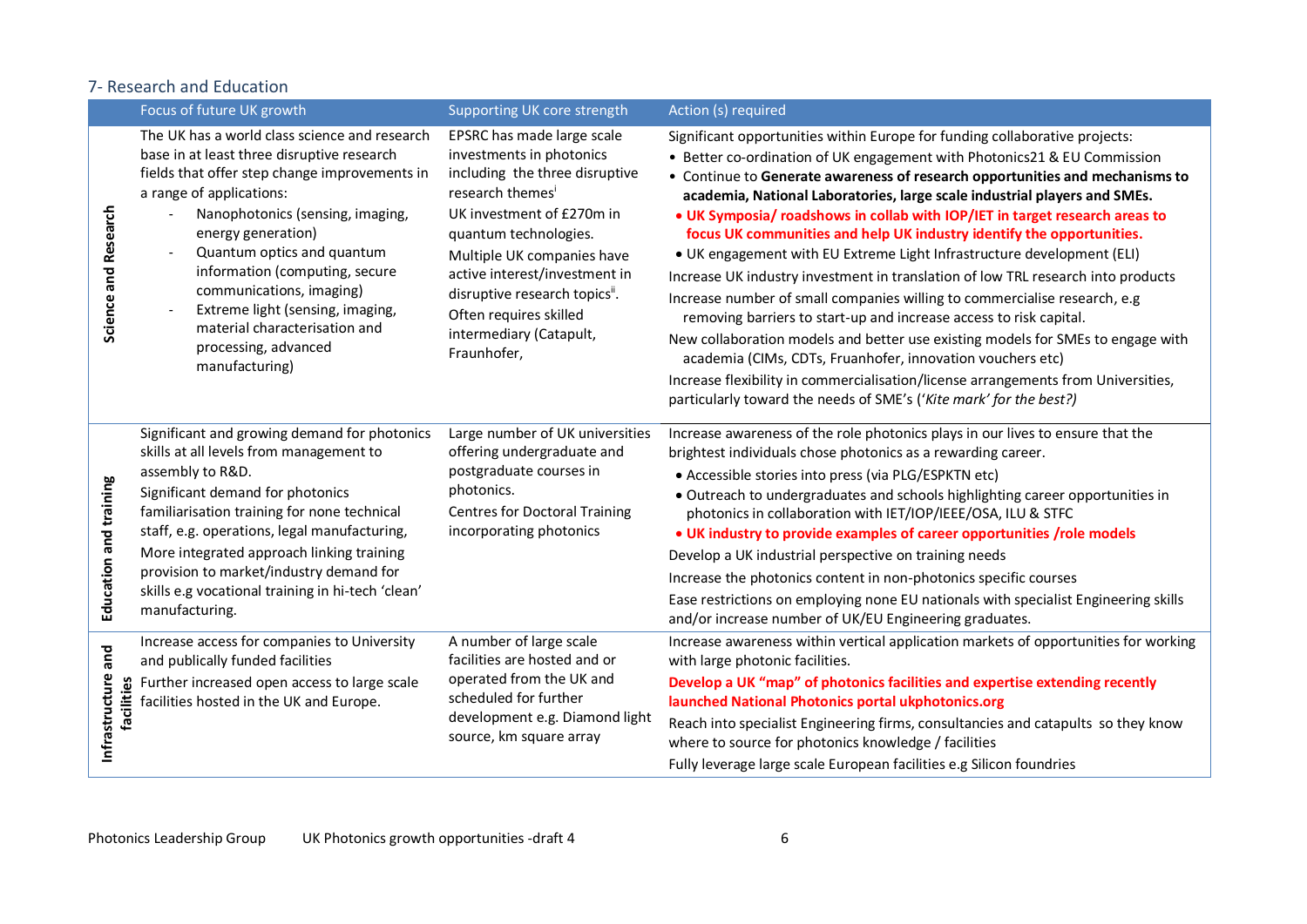i Examples of large scale grants in these areas include:

- Centre for Nanostructured Photonic Metamaterials (Southampton)
- Active Plasmonics: Electronic and All-optical Control of Photonic Signals on Sub-wavelength Scales (King's College)
- Graphene Flexible Electronics and Optoelectronics (Cambridge, QMUL, UCL)
- Soft NanoPhotonics (Cambridge)
- Building Large Quantum States of Light (Oxford, Southampton)
- Challenging the Limits of Photonic structured light (St. Andrews, York)
- Semiconductor integrated quantum optical circuits (Sheffield, Heriot-Watt, UCL)
- Centre for Innovative Manufacturing in Photonics (Southampton)
- Centre for Innovative Manufacturing in Laser-based production processes (Heriot-Watt)
- EPSRC support of 14 Manufacturing with light grants (£3.6m)

ii Just a few examples include

 $\overline{a}$ 

**Nanophotonics**: De La Rue, Renishaw Diagnostics, Kodak, NPL, Du Pont-Teijin Films, BAE, Qinetiq etc

**Quantum optics/information processing**: Hitachi Cambridge Laboratory, Toshiba, NPL, Gooch and Housego etc.

**Extreme Light**: Rutherford Appleton Laboratory, AWE, Rofin-Sinar UK, SPI Lasers, Coherent Scotland, M-squared, Gooch and Housego etc